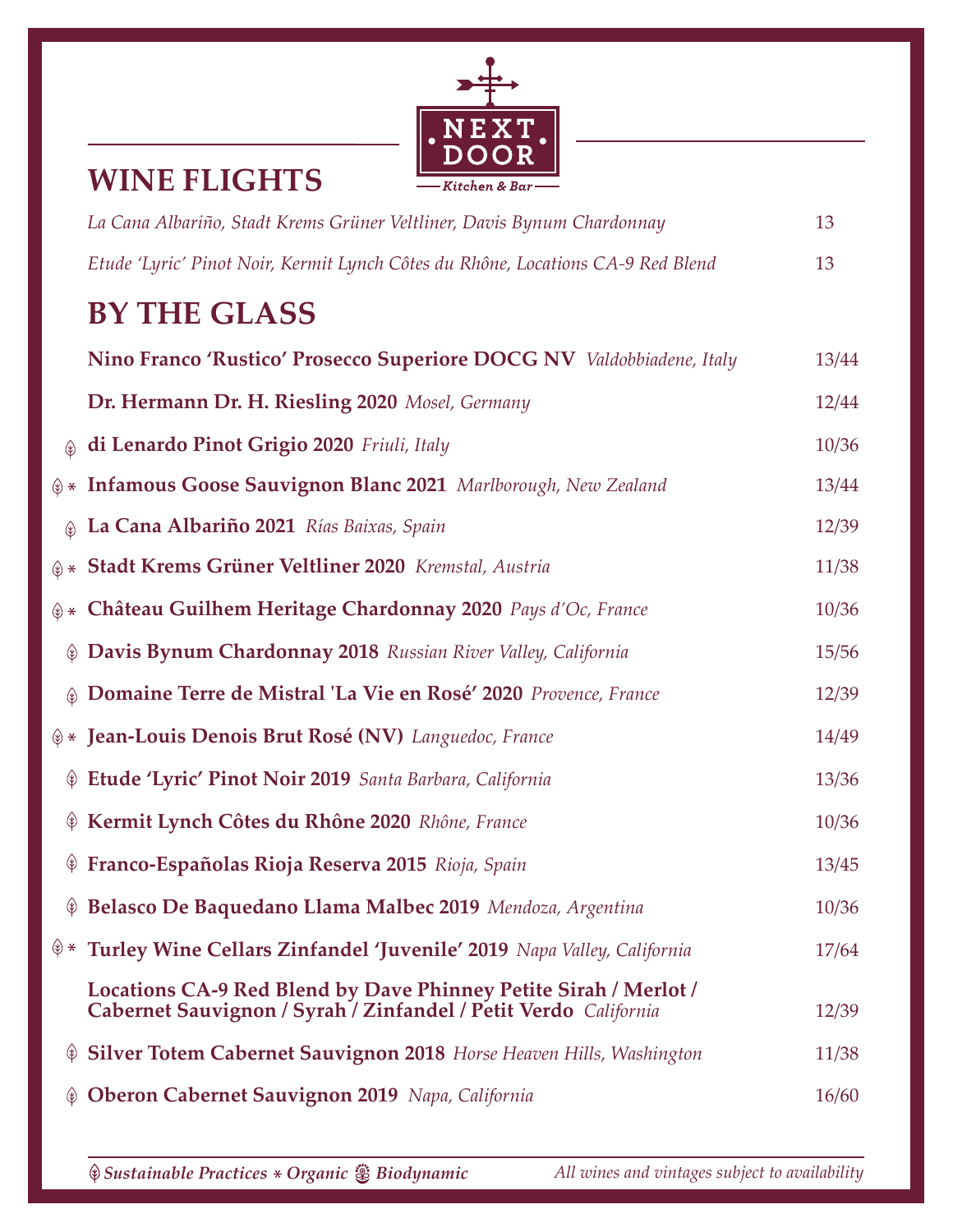

# **SPARKLING**

|               | Nino Franco 'Rustico' Prosecco Superiore DOCG NV Valdobbiadene, Italy                          | 13/44 |
|---------------|------------------------------------------------------------------------------------------------|-------|
|               | $\textcircled{*}$ Lanson Black Label Brut NV Champagne, France (375 ml)                        | 29    |
| $\circledast$ | Domaine Carneros by Taittinger 2017 Carneros, California                                       | 55    |
| $\circledast$ | Louis Roederer Brut Premier NV Reims, France                                                   | 121   |
| $\circledast$ | Louis Roederer 'Cristal' 2012 Reims, France                                                    | 370   |
|               | $\textcircled{*}$ Jean-Louis Denois Brut Rosé (NV) Languedoc, France                           | 14/49 |
|               | <b>WHITE</b>                                                                                   |       |
|               | <b>Broadbent Vinho Verde NV</b> Minho, Portugal                                                | 27    |
|               | Herman J. Wiemer Dry Riesling 2019 Seneca Lake, NY                                             | 39    |
|               | Dr. Hermann Dr. H. Riesling 2020 Mosel, Germany                                                | 12/44 |
|               | $\textcircled{*}$ G.D. Vajra Moscato d'Asti DOCG 2021 Piedmont, Italy                          | 36    |
| $\circledast$ | Vietti Moscato d'Asti DOCG 2021 Piedmont, Italy (375 ml)                                       | 18    |
| $\circledast$ | di Lenardo Pinot Grigio 2020 Friuli, Italy                                                     | 10/36 |
|               | <sup>\@*</sup> Infamous Goose Sauvignon Blanc 2021 Marlborough, New Zealand                    | 13/44 |
|               | Honig Sauvignon Blanc 2020 Napa Valley, California                                             | 40    |
|               | Domaine Fournier Sancerre Les Bellas 2020 Vignes Loire Valley, France                          | 49    |
|               | V La Cana Albariño 2021 Rías Baixas, Spain                                                     | 13/45 |
|               | <sup><math>(*)</math>*</sup> Stadt Krems Grüner Veltliner 2020 Kremstal, Austria               | 11/38 |
| $\circledast$ | Vietti Roero Arneis DOCG 2020 Piedmont, Italy                                                  | 40    |
| (†) *         | Château Guilhem Heritage Chardonnay 2020 Pays d'Oc, France                                     | 10/36 |
|               | Domaine Maison Chanzy 'Rully En Rosey' Chardonnay 2018 Burgundy, France                        | 44    |
|               | Cakebread Chardonnay 2019 Napa Valley, California                                              | 74    |
|               | Sustainable Practices * Organic & Biodynamic<br>All wines and vintages subject to availability |       |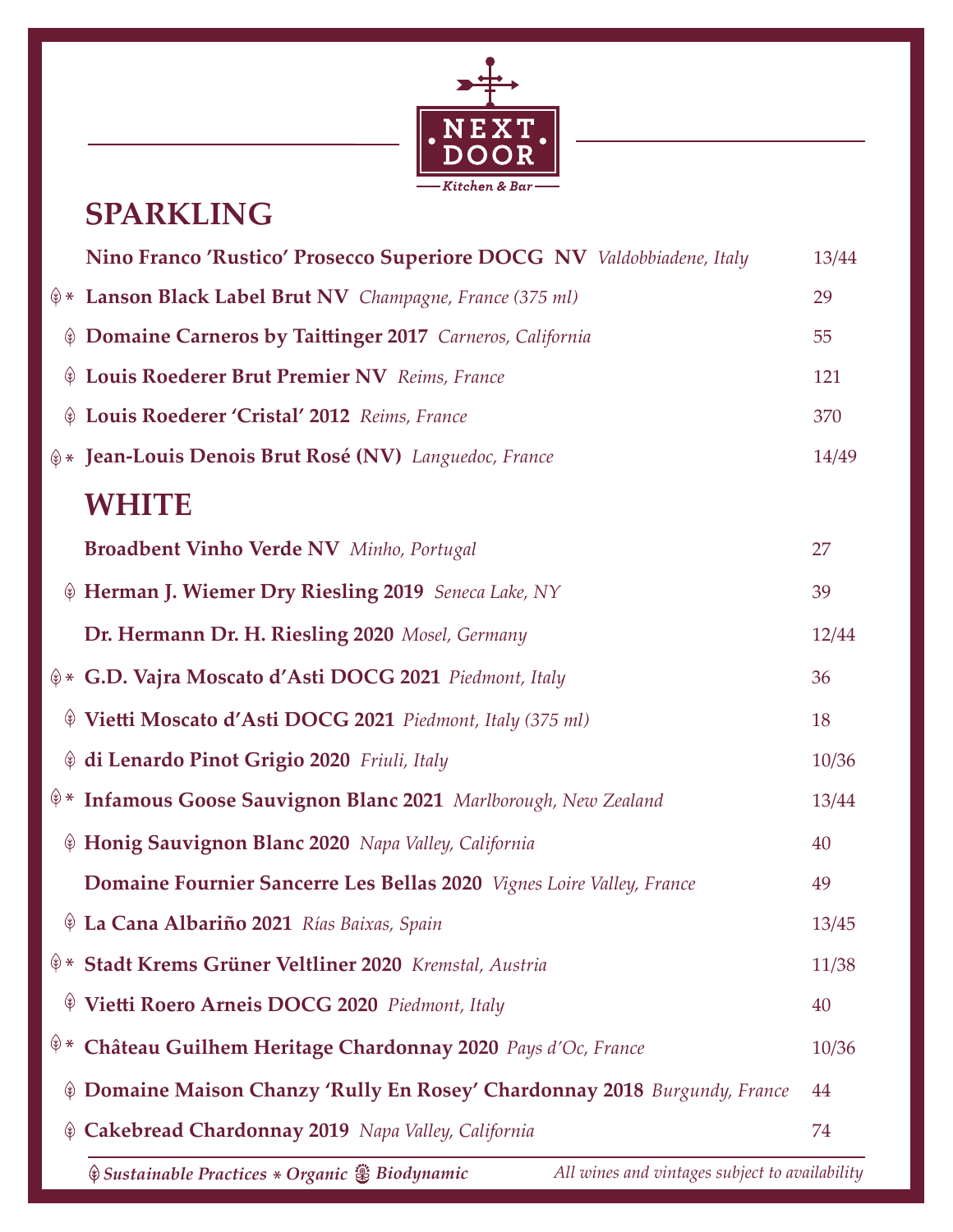

### **WHITE**

|               | —— Kitchen & Bar ——                                                                               |       |
|---------------|---------------------------------------------------------------------------------------------------|-------|
|               | Groth Chardonnay 2019 Napa Valley, California                                                     | 65    |
|               | Kistler 'Les Noisetiers' Chardonnay 2019 Sonoma Coast, California                                 | 105   |
|               | Davis Bynum Chardonnay 2018 Russian River Valley, California                                      | 15/56 |
|               | <b>ROSE</b>                                                                                       |       |
|               | <b>(a) Domaine Terre de Mistral 'La Vie en Rosé' 2020</b> Provence, France                        | 12/39 |
|               | $\hat{\phi}$ * Jean-Louis Denois Brut Rosé (NV) Languedoc, France                                 | 14/49 |
|               | <b>RED</b>                                                                                        |       |
|               | Château des Jacques Moulin-à-Vent 2018 Burgundy, France                                           | 49    |
| $\ast$        | Babich 'Headwaters Block' Pinot Noir 2014 Marlborough, New Zealand                                | 49    |
|               | Etude 'Lyric' Pinot Noir 2019 Santa Barbara, California                                           | 14/44 |
| $\circledast$ | Domaine Francoise et Denis Clair<br>Côtes de Beaune-Villages 2017 Burgundy, France                | 47    |
|               | $(*) *$ St Innocent Pinot Noir 'Temperance Hill' 2017 Willamette Valley, Oregon                   | 68    |
|               | Willams Selyem Pinot Noir 2020 Sonoma County, California                                          | 121   |
|               | Se Hirsch 'San Andreas' Pinot Noir 2019 Sonoma Coast, California                                  | 110   |
| (†)           | Tenuta Sant' Antonio Scaia Rosso Corvina 2016 Valpolicella, Italy                                 | 28    |
|               | Sartori di Verona Amarone della Valpolicella Corte Brá DOCG 2011 Veneto, Italy 92                 |       |
|               | $\hat{\phi}$ * De Martino Lagadon Carménère Reserva 2015 Maipo Valley, Chile                      | 35    |
| $\circledast$ | Tenuta Nozzole Chianti Classico Reserva DOCG 2018 Tuscany, Italy                                  | 39    |
|               | $\hat{\phi}$ * Avignonesi Vino Nobile di Montepulciano DOCG 2017 Tuscany, Italy                   | 47    |
| $\ast$        | Mocali Brunello di Montalcino DOCG 2016 Tuscany, Italy                                            | 58    |
|               | <b>♦ ► Domaine de l'Amauve Laurances Cotes du Rhone</b><br>Villages Estelles 2015 Seguret, France | 35    |
|               | Kermit Lynch Côtes du Rhône 2020 Rhône, France                                                    | 10/36 |
|               |                                                                                                   |       |

*Sustainable Practices Organic All wines and vintages subject to availability* \* *Biodynamic*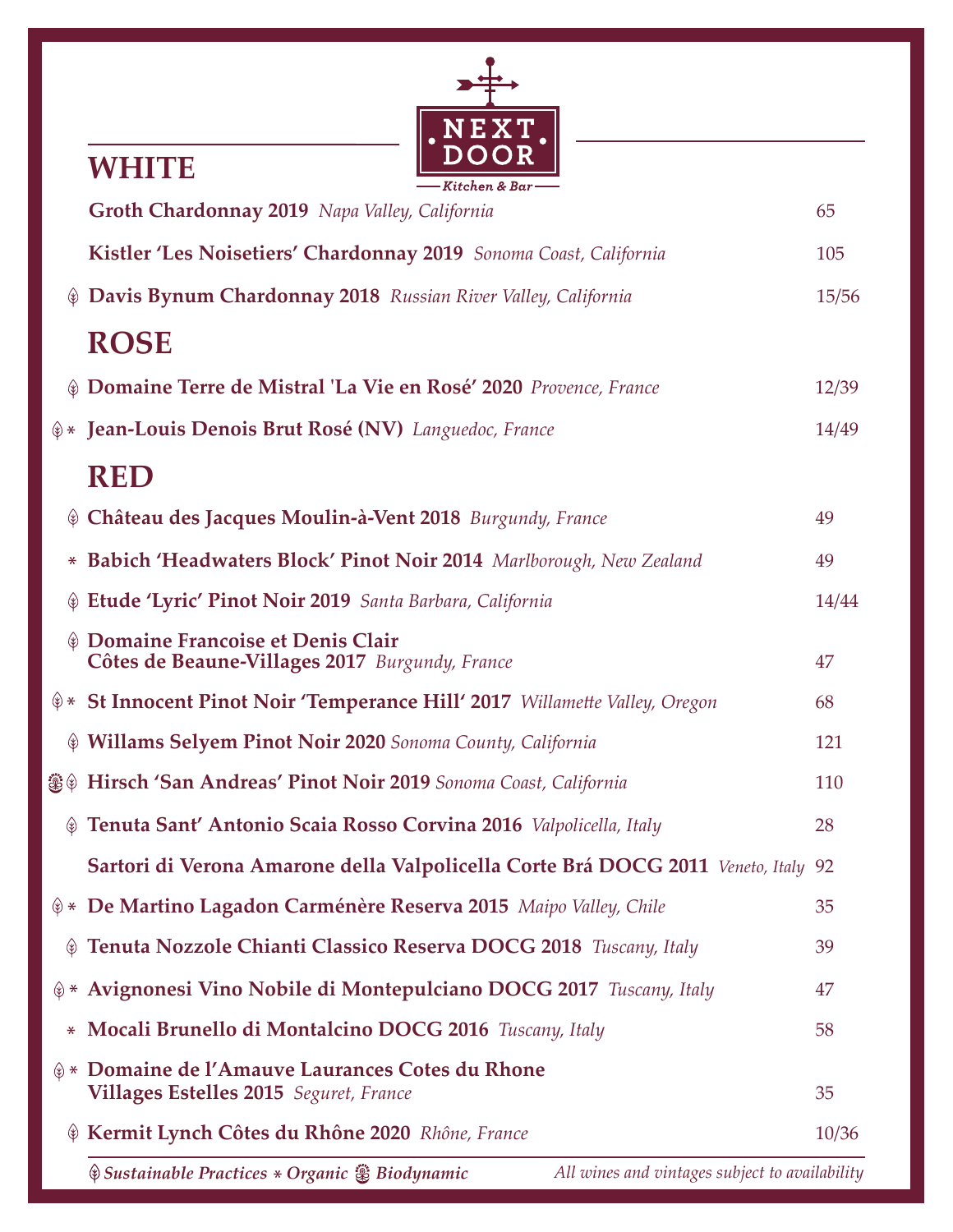

#### **RED**

|               | - Kitchen & Bar <del>- - -</del>                                                                                                    |       |
|---------------|-------------------------------------------------------------------------------------------------------------------------------------|-------|
|               | <b>Domaine Lucien Barrot et Fils Chateauneuf-du-Pape</b> Rhone Valley, France                                                       | 68    |
|               | 4 Amonte Barbera 2018 DOC Piedmont, Italy                                                                                           | 31    |
|               | Trig Point Merlot 'Diamond Dust Vineyard' 2019 Alexander Valley, California                                                         | 39    |
|               | Steele 'Writer's Block' Zinfandel 2015 Lake County, California                                                                      | 34    |
|               | $\textcircled{*}$ Turley Zinfandel 'Estate' 2017 Napa Valley, California                                                            | 74    |
|               | $\textcircled{*}$ Turley Zinfandel 'Juvenile' 2019 Napa Valley, California                                                          | 17/64 |
|               | Seghesio Zinfandel 2019 Sonoma County, California                                                                                   | 45    |
|               | ® Bodegas Y Viñedos Artadi Tempranillo 2018 Rioja, Spain                                                                            | 48    |
|               | Hanco-Españolas Rioja Reserva 2015 Rioja, Spain                                                                                     | 13/45 |
|               | $\textcircled{*}$ Vatan Tinta de Toro Tempranillo 2013 Toro, Spain                                                                  | 82    |
|               | * Cavallotto 'Vignolo' Barolo DOCG 2015 Piedmont, Italy                                                                             | 170   |
|               | * Paolo Scavino 'Monviglero' Barolo DOCG 2013 Piedmont, Italy                                                                       | 86    |
|               | Helasco De Baquedano Llama Malbec 2019 Mendoza, Argentina                                                                           | 10/36 |
|               | $\textcircled{*}$ Bodega Colome 'Estate' Malbec 2018 Salta, Argentina                                                               | 46    |
|               | Locations CA-9 Red Blend by Dave Phinney Petite Sirah / Merlot /<br>Cabernet Sauvignon / Syrah / Zinfandel / Petit Verdo California | 12/39 |
|               | <b>Brown Estate Chaos Theory</b><br>Zinfandel/Cabernet Sauvignon 2015 Napa Valley, California                                       | 69    |
|               | Château de Musset LaLande-de-Pomerol Cuvée Compostelle 2015 Pomerol, France                                                         | 43    |
|               | * Peter Michael 'L'Esprit des Pavot' Meritage 2016 Knights Valley, California                                                       | 153   |
|               | Aia Vecchia Bolgheri Rosso Superiore 'Sor Ugo' 2016 Tuscany, Italy                                                                  | 74    |
| $\circledast$ | <b>Silver Totem Cabernet Sauvignon 2018</b> Horse Heaven Hills, Washington                                                          | 11/38 |
| (†)           | Orin Swift Palermo Cabernet Sauvignon 2019 Napa Valley, California                                                                  | 81    |
|               | Hall Cabernet Sauvignon 2016 Napa Valley, California                                                                                | 87    |
|               |                                                                                                                                     |       |

*Sustainable Practices Organic All wines and vintages subject to availability* \* *Biodynamic*